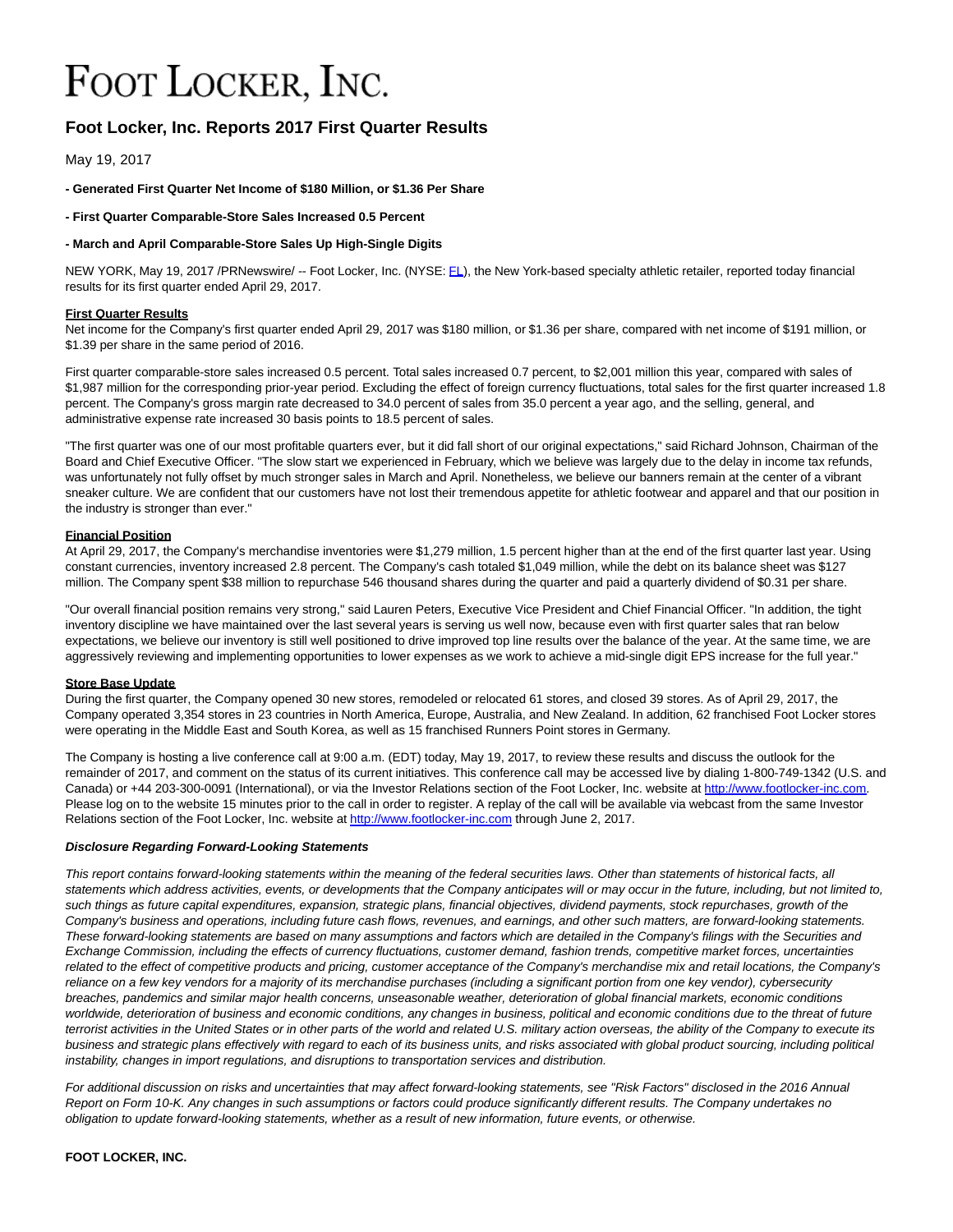## **Condensed Consolidated Statements of Operations**

# **(unaudited)**

# **Periods ended April 29, 2017 and April 30, 2016**

(In millions, except per share amounts)

|                                                | <b>First</b><br>2017     | <b>First</b><br><b>Quarter Quarter</b><br>2016 |
|------------------------------------------------|--------------------------|------------------------------------------------|
| <b>Sales</b>                                   | \$2,001 \$1,987          |                                                |
| Cost of sales                                  | 1,321                    | 1,291                                          |
| SG&A                                           | 371                      | 361                                            |
| Depreciation and amortization                  | 41                       | 39                                             |
| Interest expense, net                          | $\overline{\phantom{0}}$ | $\qquad \qquad \blacksquare$                   |
| Other income                                   | (1)                      | (2)                                            |
|                                                | 1,732                    | 1,689                                          |
| Income before taxes                            | \$269                    | \$298                                          |
| Income tax expense                             | 89                       | 107                                            |
| Net income                                     | \$180                    | \$191                                          |
| <b>Diluted EPS</b>                             | \$1.36                   | \$1.39                                         |
| Weighted-average diluted shares<br>outstanding | 132.6                    | 137.8                                          |

## **FOOT LOCKER, INC.**

## **Condensed Consolidated Balance Sheets**

# **(unaudited)**

(In millions)

**April 29, April 30,**

**2017 2016**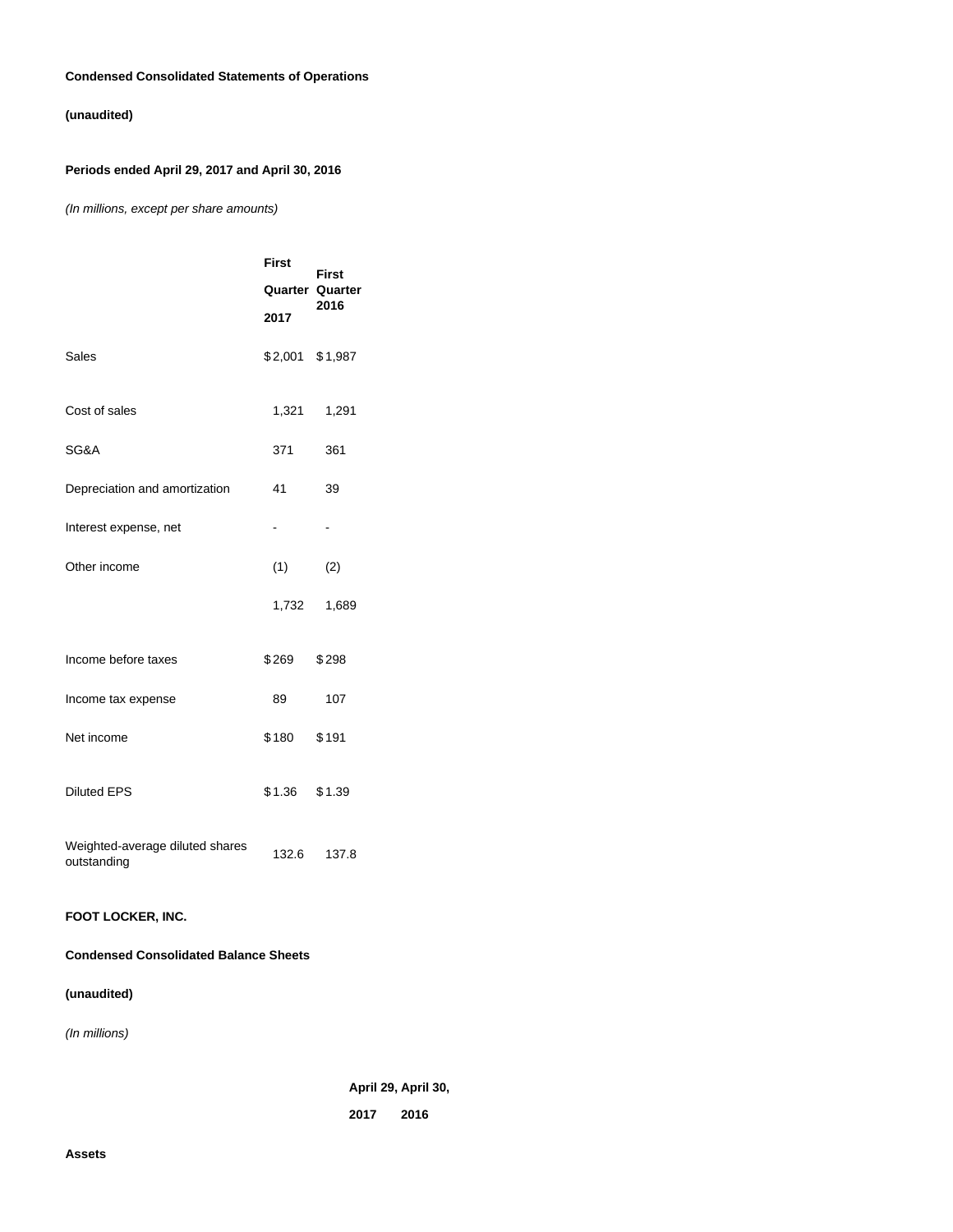## CURRENT ASSETS

| Cash and cash equivalents   | \$1,049 \$1,062 |       |
|-----------------------------|-----------------|-------|
| Merchandise inventories     | 1,279           | 1,260 |
| Other current assets        | 294             | 270   |
|                             | 2,622           | 2,592 |
| Property and equipment, net | 792             | 706   |
|                             |                 |       |
| Deferred tax assets         | 162             | 182   |
| Other assets                | 301             | 278   |
|                             | \$3,877 \$3,758 |       |

## **Liabilities and Shareholders' Equity**

## CURRENT LIABILITIES

| Accounts payable                                       | \$208           | \$230 |
|--------------------------------------------------------|-----------------|-------|
| Accrued and other liabilities                          | 327             | 347   |
| Current portion of capital lease obligations           |                 | 1     |
|                                                        | 535             | 578   |
| Long-term debt and obligations under capital leases127 |                 | 128   |
| Other liabilities                                      | 393             | 377   |
| <b>SHAREHOLDERS' EQUITY</b>                            | 2,822           | 2,675 |
|                                                        | \$3,877 \$3,758 |       |

**FOOT LOCKER, INC.**

**Store and Square Footage**

# **(unaudited)**

**Store activity is as follows:**

| January 28, OpenedClosed April 29, Relocations/<br>2017 Remodels |  |  |  |
|------------------------------------------------------------------|--|--|--|
|                                                                  |  |  |  |

Foot Locker US 948 2 12 938 17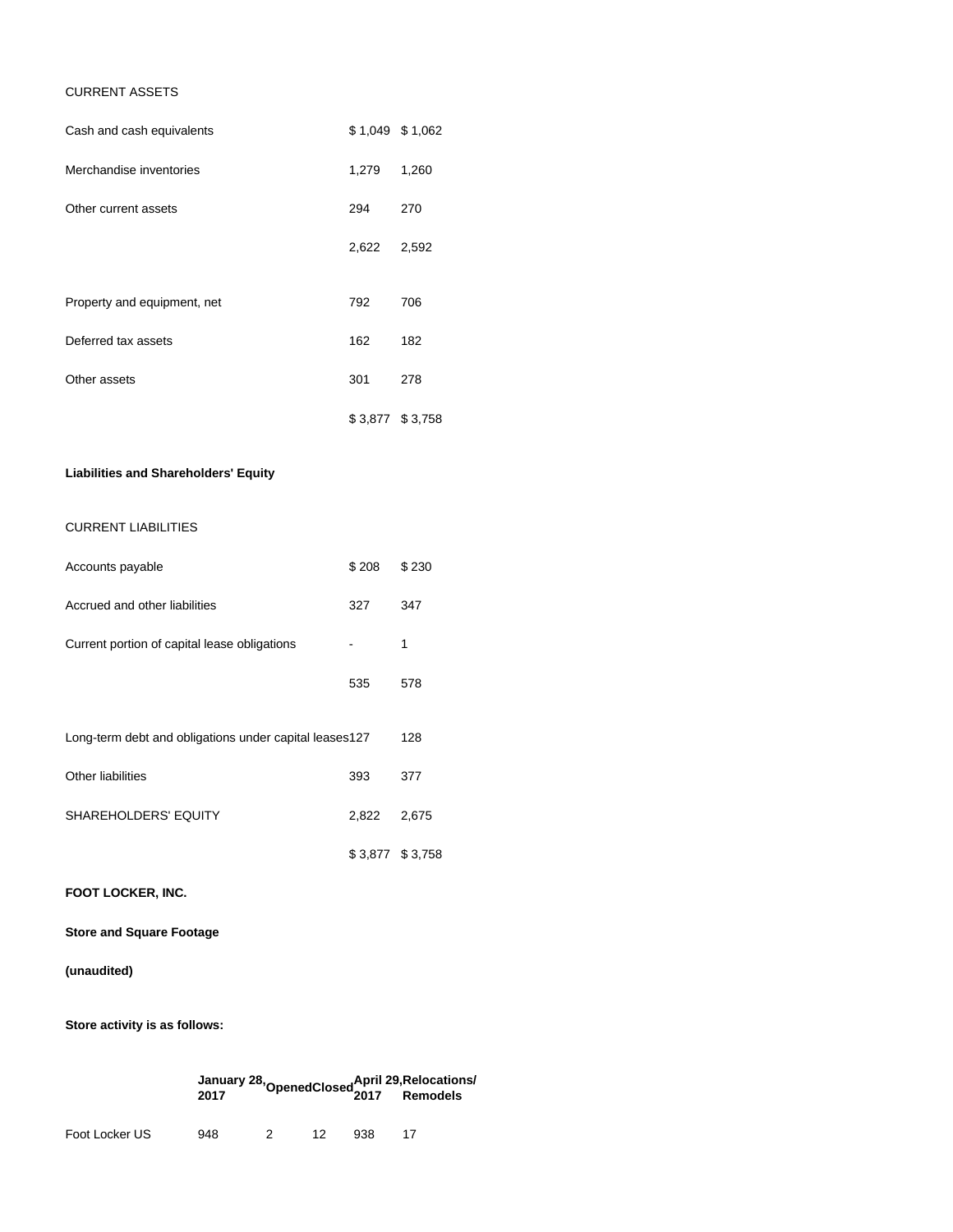| <b>Total</b>               | 3,363 | 30             | 39 | 3,354 | 61 |
|----------------------------|-------|----------------|----|-------|----|
| SIX:02                     | 30    | $\overline{2}$ |    | 32    |    |
| Sidestep                   | 86    |                | 2  | 84    |    |
| <b>Runners Point</b>       | 122   |                | 1  | 121   |    |
| Footaction                 | 261   | 6              | 6  | 261   | 8  |
| <b>Champs Sports</b>       | 545   | 2              | 2  | 545   | 6  |
| Lady Foot Locker           | 124   |                | 7  | 117   |    |
| Kids Foot Locker           | 411   | 12             | 1  | 422   | 10 |
| Foot Locker Asia Pacific95 |       | 2              | 1  | 96    | 6  |
| Foot Locker Canada         | 119   |                | 2  | 117   |    |
| Foot Locker Europe         | 622   | 4              | 5  | 621   | 14 |

# **Selling and gross square footage are as follows:**

## **January 28, 2017 April 29, 2017**

| (in thousands)              |       |                     | Selling Gross SellingGross |       |
|-----------------------------|-------|---------------------|----------------------------|-------|
| Foot Locker US              | 2,453 | 4,250               | 2,449 4,253                |       |
| Foot Locker Europe          | 907   | 1,971               | 911                        | 1,969 |
| Foot Locker Canada          | 265   | 432                 | 262                        | 424   |
| Foot Locker Asia Pacific134 |       | 220                 | 137                        | 228   |
| Kids Foot Locker            | 688   | 1,175               | 716                        | 1,220 |
| Lady Foot Locker            | 167   | 280                 | 159                        | 267   |
| <b>Champs Sports</b>        | 1,930 | 2,978               | 1,933 2,990                |       |
| Footaction                  | 786   | 1,309               | 804                        | 1.343 |
| <b>Runners Point</b>        | 162   | 267                 | 154                        | 265   |
| Sidestep                    | 81    | 135                 | 77                         | 133   |
| SIX:02                      | 61    | 101                 | 65                         | 109   |
| <b>Total</b>                | 7,634 | 13,118 7,667 13,201 |                            |       |

Contact:John A. Maurer